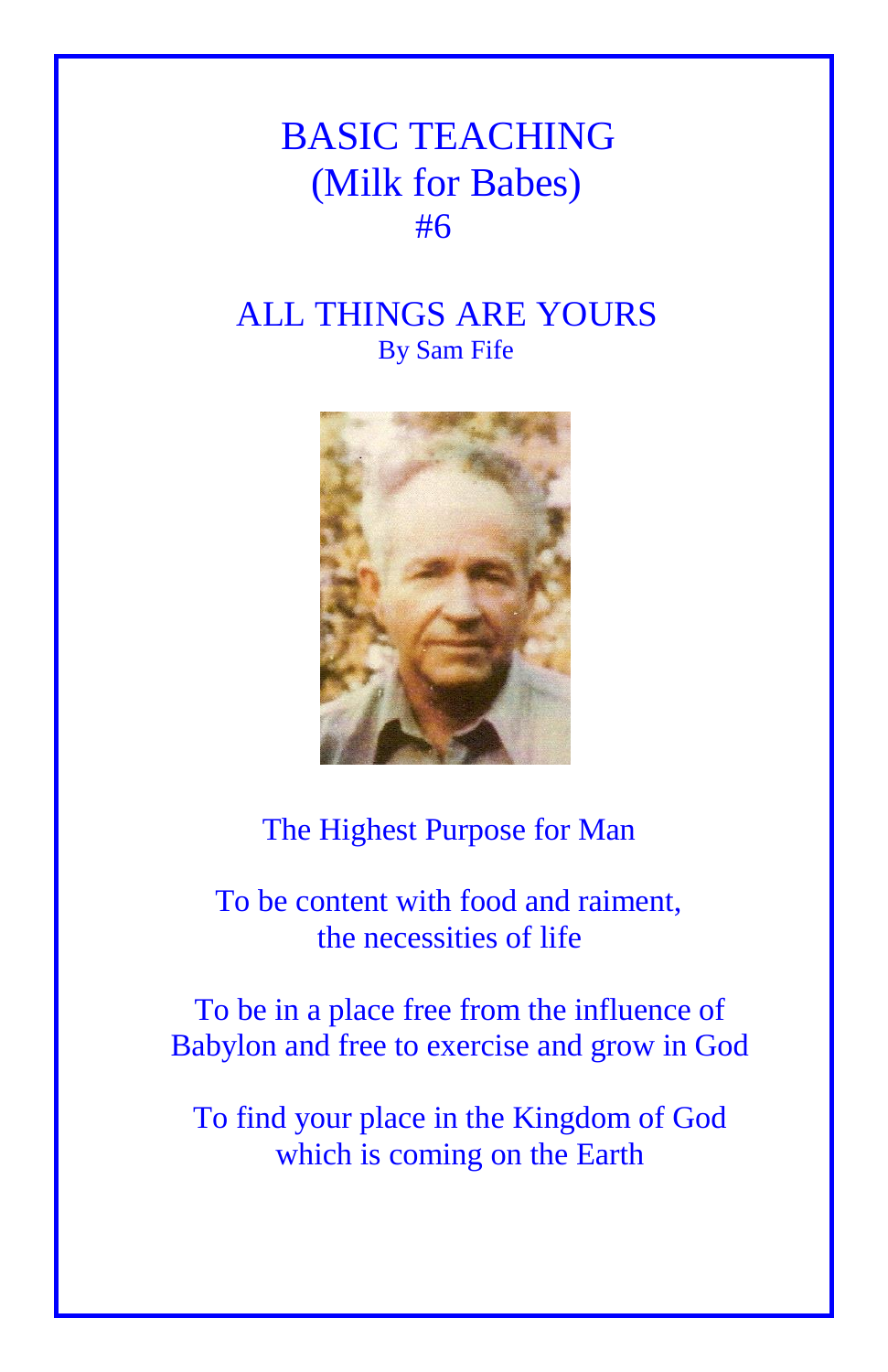I CORINTHIANS 3, verse 21, Therefore let no man glory in men. For all things are yours: 22, Whether Paul, or Apollos, or Cephas, or the world, or life, or death, or things present, or things to come; all are yours; 23 And ye are Christ's; and Christ is God's

Here in I Corinthians 3:21, we have one of the most astounding statements in all the Bible. So astounding that, unless it is properly understood, it is almost impossible for one to believe. The Apostle Paul is speaking to the Christians in the Corinthian Church. And yet, since the Corinthian Church was only a part of God's whole church in every age, and since the words spoken to the Corinthians in the Corinthians Church was spoken to all Christians of every age, the spirit in Paul was speaking not only to them, but unto all of us, when he makes this astounding statement, "ALL THINGS ARE YOURS".

I wonder if my readers have ever stopped to meditate on the largeness of the scope of this statement of God, "ALL THINGS ARE YOURS". Now if I were to ask most of my readers if they believed this statement, because they are Christians and because they have respect for the Bible, they would probably immediately answer yes. But what they would probably mean is not that they really believed this astounding statement, that each one of them all things belong to him, but they would probably mean that they agreed with it as a true statement because it is in the Bible, which they respect as God's Word. But not that they fully understood the statement or that they fully understood how and why all things belong to them, and therefore, believed each within his own being that all things in this universe was actually his.

In order that you may see what I mean, let us stop for a moment and meditate on the broad range of the scope of the statement, when God says, "ALL THINGS ARE YOURS".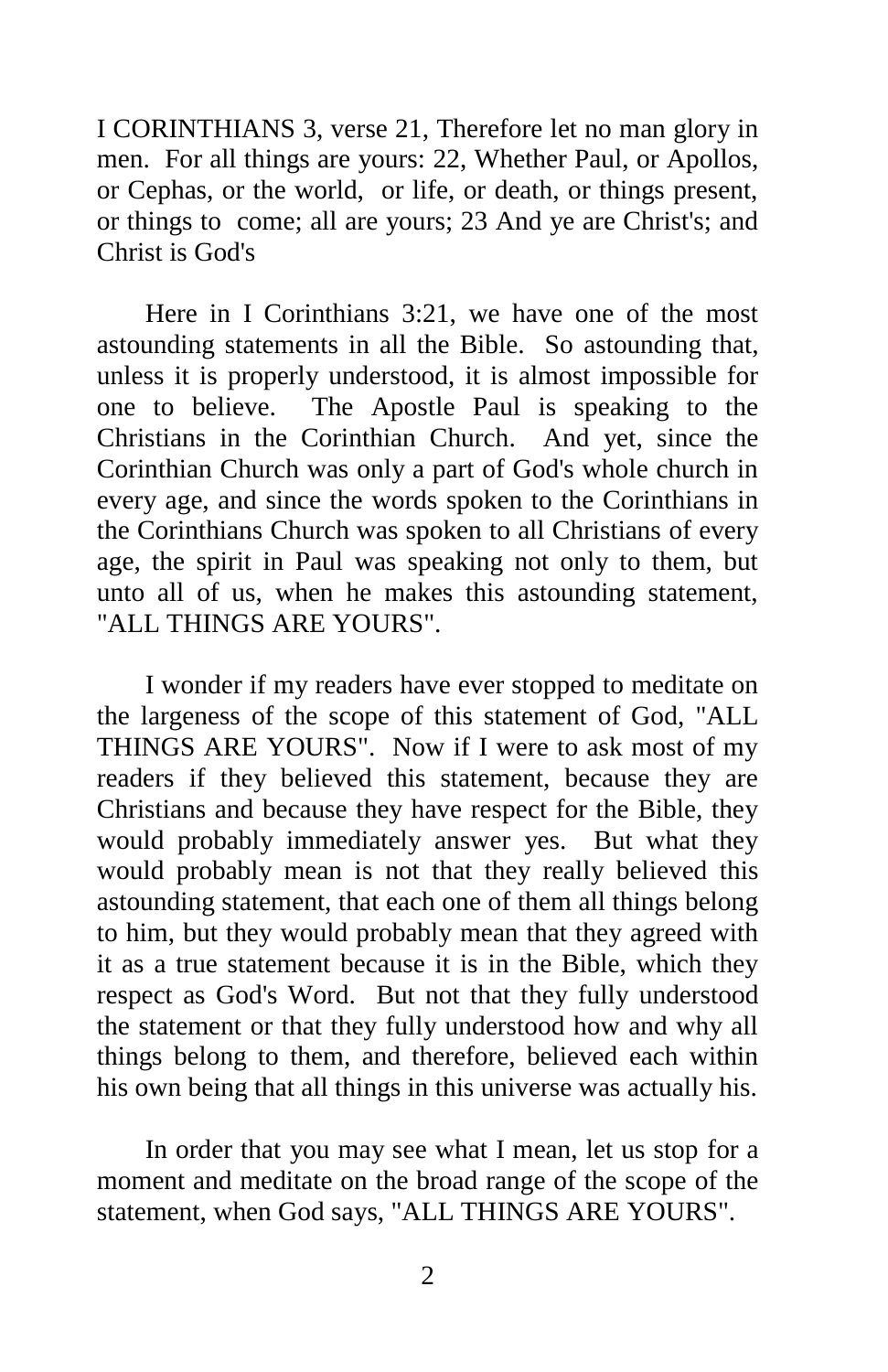This takes in every tree, every ocean, every mountain, every sea, every man, every woman, all the houses, money, cars, children, land and goods that everyone around us has, the sun, the moon, all the planets, the stars. The statement reaches out into God's great universe where our scientists tell us that there are more than a billion suns, and each one has worlds revolving around it, like our world.

When God speaks through the Apostle Paul and makes this astounding statement to each one of us, "ALL THINGS ARE YOURS", God takes all the things in the whole creation, wraps them up in one package, one phrase, and says to each one of us, they are all yours.

The Apostle Paul, in writing to the Corinthians in order to try to get over to them the largeness of the scope of what he was saying, gives an impressive list as he says to them in vers,2 22, "Whether Paul, or Apollos, or Cephas, or the world". Let me pause right here, and point out that when Paul says, or the world, in this one all encompassing phrase; he lumps mountains, seas, oceans, trees, corn, peas, cattle, sheep, oxen, people and everything around us that constitutes the world around us that we live in. The Spirit of God, in the Apostle Paul, amazingly says to each one of us, it is all yours. Then Paul goes on to say, or life. When we pause a moment and look into this two word phrase, we realize that it encompasses perfect health, perfect peace, perfect joy, perfect happiness, victory over sickness, suffering, sin, and death. All these are lumped up into this little two word phrase, "or life".

Then in the next item on the list, God goes on to say through Paul, "or death". Pause a moment with me dear reader, and meditate on this one. God is saying to us that death itself belongs to me and it belongs to you. This thing called death, our chief enemy, the last enemy, the word of God says, shall be defeated. The great ogre that we have so long feared and bowed down before, the Spirit of God,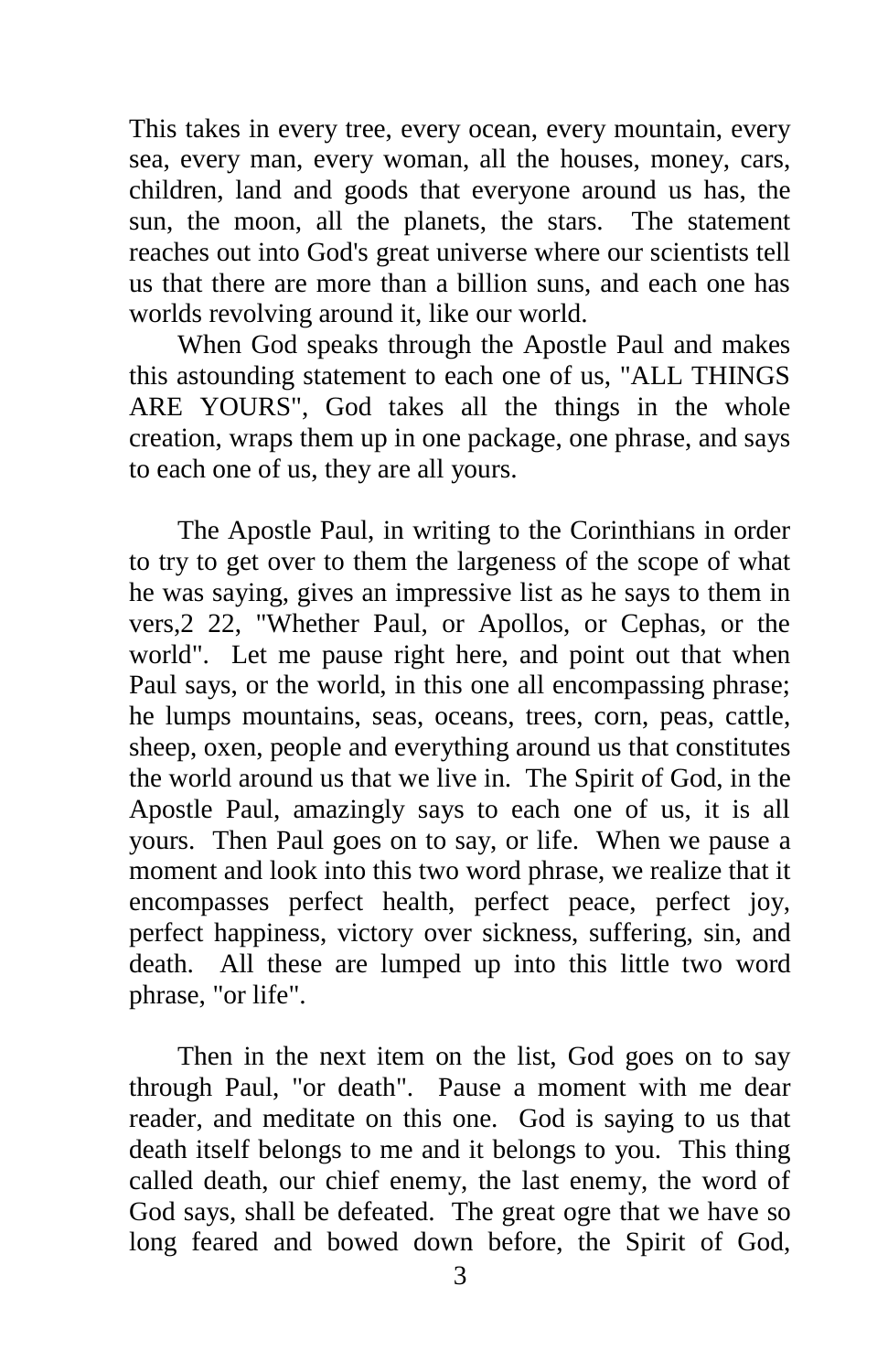through the Apostle Paul, says to us that it is only one of our possessions, it is subject to us.

A few years ago, someone asked me the question; "Brother Fife, who do you think has power over death, God or the Devil?" At that time, because my revelation was limited, my answer to them was that the devil has power over death. God in this dispensation has allowed the devil to use it as his instrument. Then I quoted them the scripture in the Book of Job, where the Bible says, God allowed the devil to kill Job's sons and daughters by causing a great tornado to hit the house they were in. And though God Himself, uses death as the instrument by which he releases His people to enter into the higher heavenly life; I told them that it was still the devil that had power to bring death upon people and to kill people. Therefore, it was the devil that had the power over death.

But now my revelations in the mysteries of God has increased. My understanding of who I am, in Christ, and in God's great plan, has given me a deeper understanding of the answer to this question. When someone asks me that question now, who has power over death, my answer is not, God or the devil, but I answer them, I have power over death. For the Word of God says clearly, in I Corinthians 3, that death belongs to me. But Paul in his impressive list of the things that belong to us, does not stop there, lest there be something in all the scope of God's universe that is missed, in this great revelation, that all things are ours.

He goes on to say, or things present, or things to come; all are yours. Here is the little phrase, or things to come, this astounding statement reaches out into all the endless ages of the future that are to come, and everything that shall be and everything that shall happen during those endless ages. The Spirit of God says to you and me, the sons of God, all are yours; and ye are Christ's, and Christ is God's.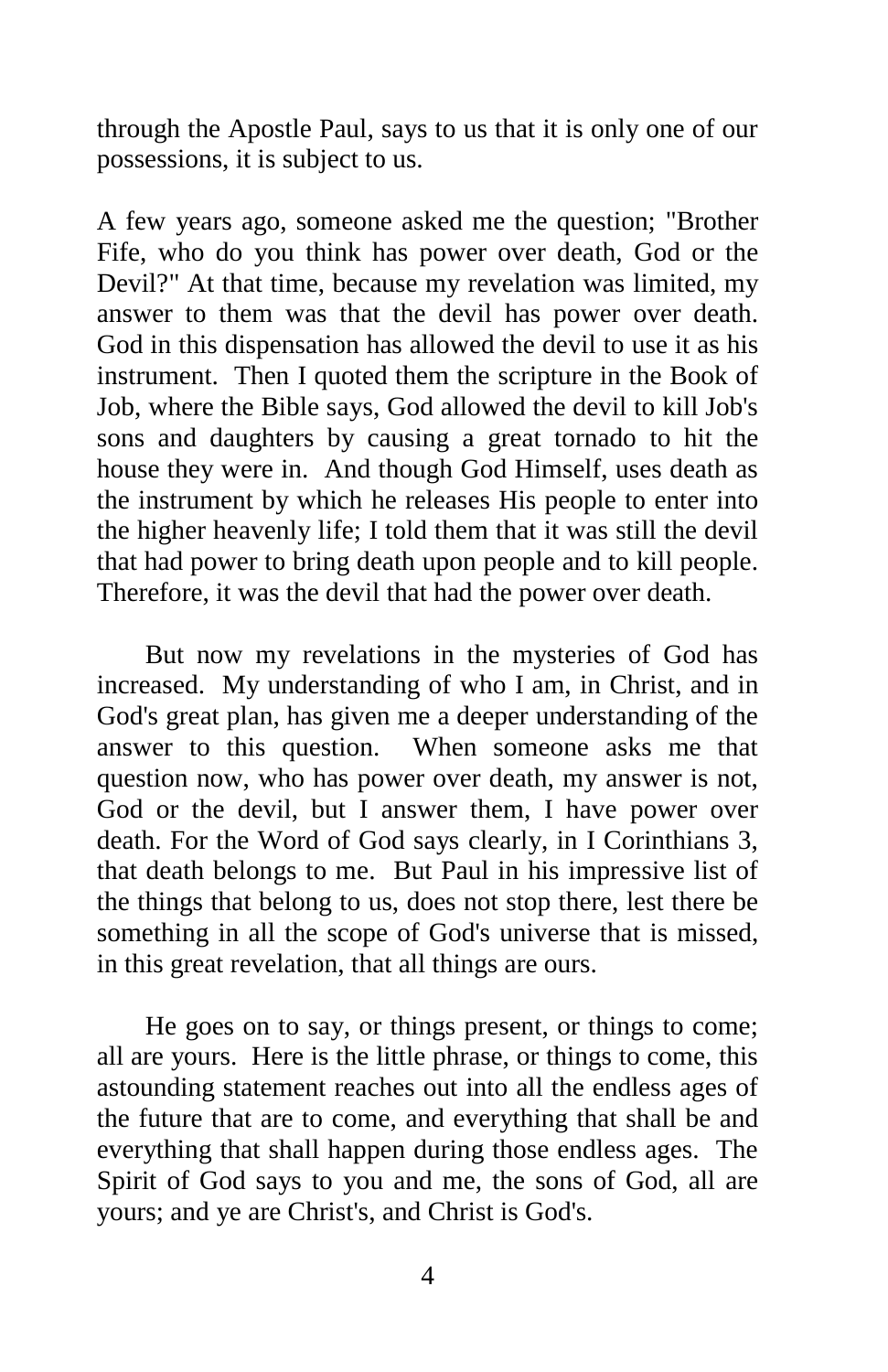Now, up until some months ago, I had read this statement many times in the Bible, I knew it was there, but it had not really registered with me, because I had no understanding of its meaning. Therefore, it was practically impossible for me to believe that all things belong to me. I live in a world where even the title deed to the little two bedroom one bath house that I live in, is not in my own hands, but in the hands of the mortgage company to whom I make monthly payments. Therefore, in the context of the world I live in, I can't even say my home is mine.

 In my ministry, in which I travel across the country, I fly an airplane. But the title to the airplane is also in the hands of the finance company, to whom I make monthly payments. Therefore, I cannot say that it is mine. About the only thing that I have in my possession, to which the title is not in the hands of the mortgage company, or the finance company, are the clothes I wear on my back, and the shoes I wear on my feet. Therefore, in the context of the world I live in, the only things that belong to me are my clothes and shoes. Yet the Word of God says to me that all things are mine.

Considering these things, one can easily see why it was so hard for me to believe this statement, until I began to understand it a few months ago. I was sitting on a convention platform, behind Brother Buddy Benton, who was ministering under a heavy anointing, some of the deeper mysteries of God. Suddenly, the spirit of revelation began to cause lights to flash in my soul. I began to realize, that in the context of this Babylonish world system in which we live, in this age, the spirit of Babylon and Lucifer who rules over it, has separated God from us, and separated all of us from one another, has divided us up into nations and denominations and races and colours, and convinced us all that God is an individual, separate and distinct from us. That Jesus is an individual, separate and distinct from us. That we are all individuals, separate and distinct from one another. That everything that each one of us has in his hands, or his possession is his alone, that everything that God is, and

5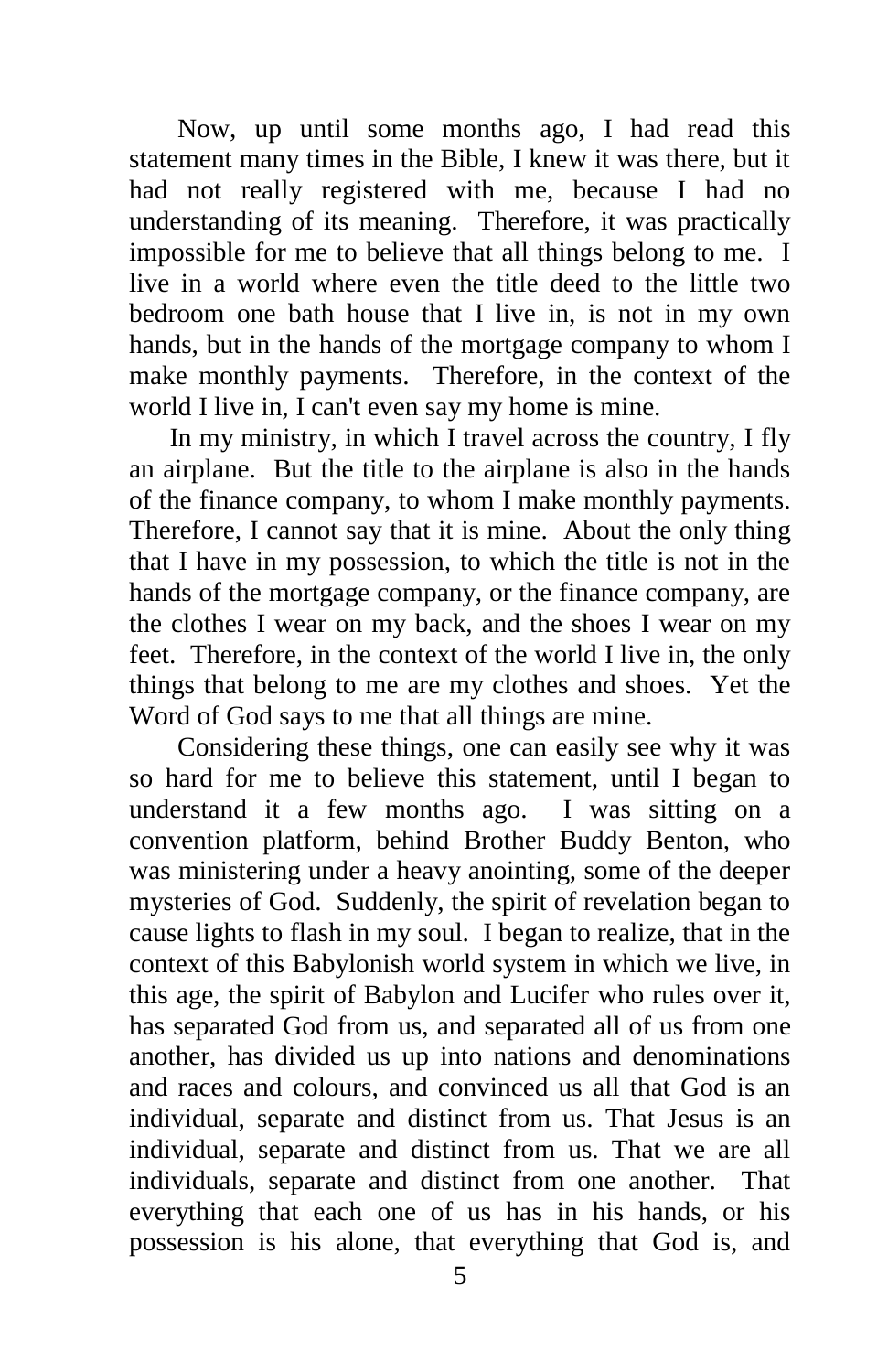everything that God has is His alone. And that He keeps Himself and it off in some far off heavenly city far from us.

In the Babylonish context and system that Lucifer has established and that we live in during this age, the spirit of Babylon has taken its Babylonish names and divided us up into many families; the Jones, the Smiths, the Browns, and the Fifes. Every man sweats his life away to get himself a title deed to a little handful of God's goods here in this earth that he has in his possession. Then he says, I and these belong to me and me alone. Therefore, in the context of this Babylonish world system, that we live in today, the statement of the Spirit of God through the Apostle Paul here, could never be true.

But that night on the convention platform, I began to realize that the Apostle Paul was not speaking to citizens of this world system, or citizens of the kingdom of this age, or this earthly creation, but he was speaking to Christians who have been translated into the Kingdom of God, and born into a new creation. He was speaking to citizens of an age that is to come in this world, a few years from now. When Babylon will have fallen and God by His judgment day, during the great tribulation will have destroyed all the world systems of this present age off the face of the earth. Then we will live together as one body in a new age, where no man will count anything he has his own, but where all will belong to all. Therefore, every member of that new age will be able to say without qualification or fear of contradiction, "ALL THINGS ARE MINE".

The Apostle Paul could make this astounding statement to the Corinthian Christians, all things are yours, because he considered not the Babylonish context of the world system we live in. But he saw that which was actually true from God's standpoint. God is not an individual, separate from us; Jesus is not an individual, separate from us; we are not individuals, separate from one another. But Jesus the head,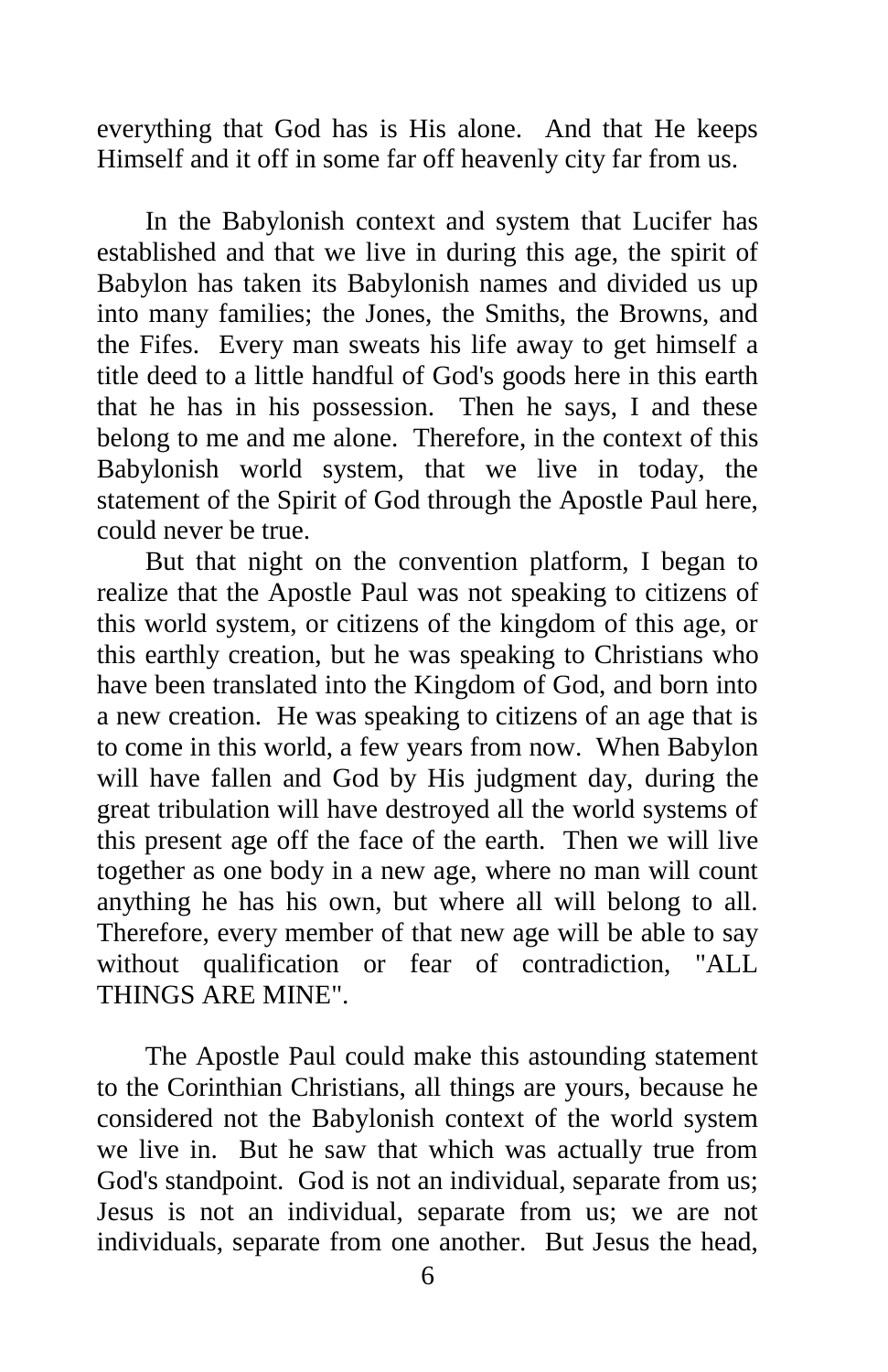and all we the members of His body are all one many membered man, members one of another. Since, Jesus is in God and we are in Him, we all are members of God also, of His body. Therefore, all things that God is, and all things that God has in this world and in this universe do not belong to any one of us, as an individual, or anyone else as an individual, for we are not individuals, but all belongs to all. Therefore, every member of that body, when he is walking in the spirit and in the truth, and in that which is true in God and not in the false context of this world Babylonish system can say at any time, "ALL THINGS ARE MINE."

In the fourteenth chapter of John, it is written, that Jesus, just before He left, said to the disciples, when the Holy Spirit shall come, ye shall know that I am in the Father, and ye are in me and I am in you. He was revealing to them that when the Holy Spirit came they would come to know that we are not all a bunch of individuals. But that Jesus is in the Father, and we are in Him, and He is in us.

 For that is the purpose that Jesus came and shed His blood, so that the Holy Spirit, the great teacher might come and dwell in us. It was in order that He might deliver us from the false idea the spirit of Babylon has instilled in our consciousness; that Jesus, God, and we, are a bunch of individuals separate from one another. Also, to make us to know that when God created us, He created us in Him and in one another, as one many membered whole.

The idea that we are individuals, or individual families, Browns, Smiths, and Jones, or individual nations or denominations, is a Babylonish lie that has been instilled in our consciousness by the false world system that the spirit of Babylon has set up. Therefore, Jesus revealed to his disciples the purpose for His coming and dying was so that the Holy Spirit could come and reveal to us the great truth that, He is in the Father, and we are in Him, and that He is in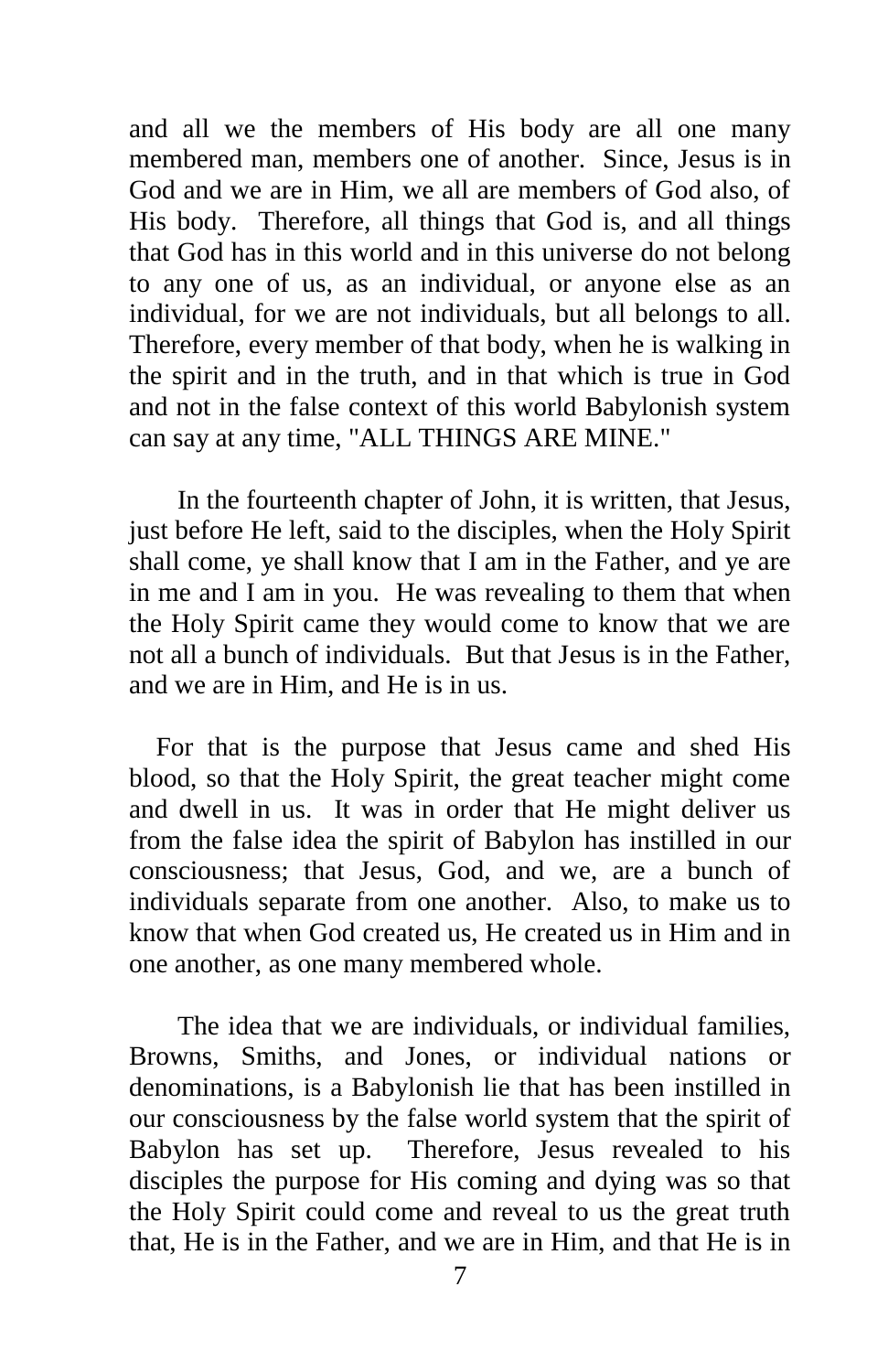us, and that we are not a bunch of individuals. That in truth and reality and in God's eyes, His world and the goods in it and the universe, is not cut up into 150 foot lots, belonging to each one of us as individuals. But it all belongs to all of us and we belong to Jesus, and Jesus belongs to God, and God belongs to us, for we are all in one another. Therefore, anyone of us at anytime, when we are walking and living in truth, can say, "ALL THINGS ARE MINE."

Jesus did not say to the disciples in John 14, just when the Holy Spirit comes it shall suddenly come true, that I am in the Father and ye are in me and I am in you. It was already true, it has been true since the foundation of the world.

For, God created us in one another. What Jesus said was when the Holy Spirit comes ye shall know that I am in the Father and ye are in me and I am in you. For that is what the Holy Spirit comes to teach us, to deliver us from the Babylonish concept, that we are a bunch of individuals, with our individual holdings and individual positions. The Holy Spirit teaches us the truth that we are all one many membered body, we who are in the new creation. The Body of Christ, who is the Body of God. And that all God is and all that He has belongs to that whole body, and to no one of us as an individual. So it is literally true that each one of us who is a member of that body can say, "ALL THINGS ARE MINE."

In the Babylonish context in which we live, even God's people, Christians who have been born and brought up in this Babylonish system, and in this Babylonish church system, work and sweat and slave all their lives to get themselves a title deed to a little 75 by 150 foot lot, and a three bedroom 2 bath house, or 10 acres of land or 20 acres of land, or 200 acre s of land or even 2,000 acres of land, and a few thousand dollars in the bank, and in their ignorance they say to themselves, "This is mine. I have a title deed to it, it is my possession. It belongs to me as an individual." It is their own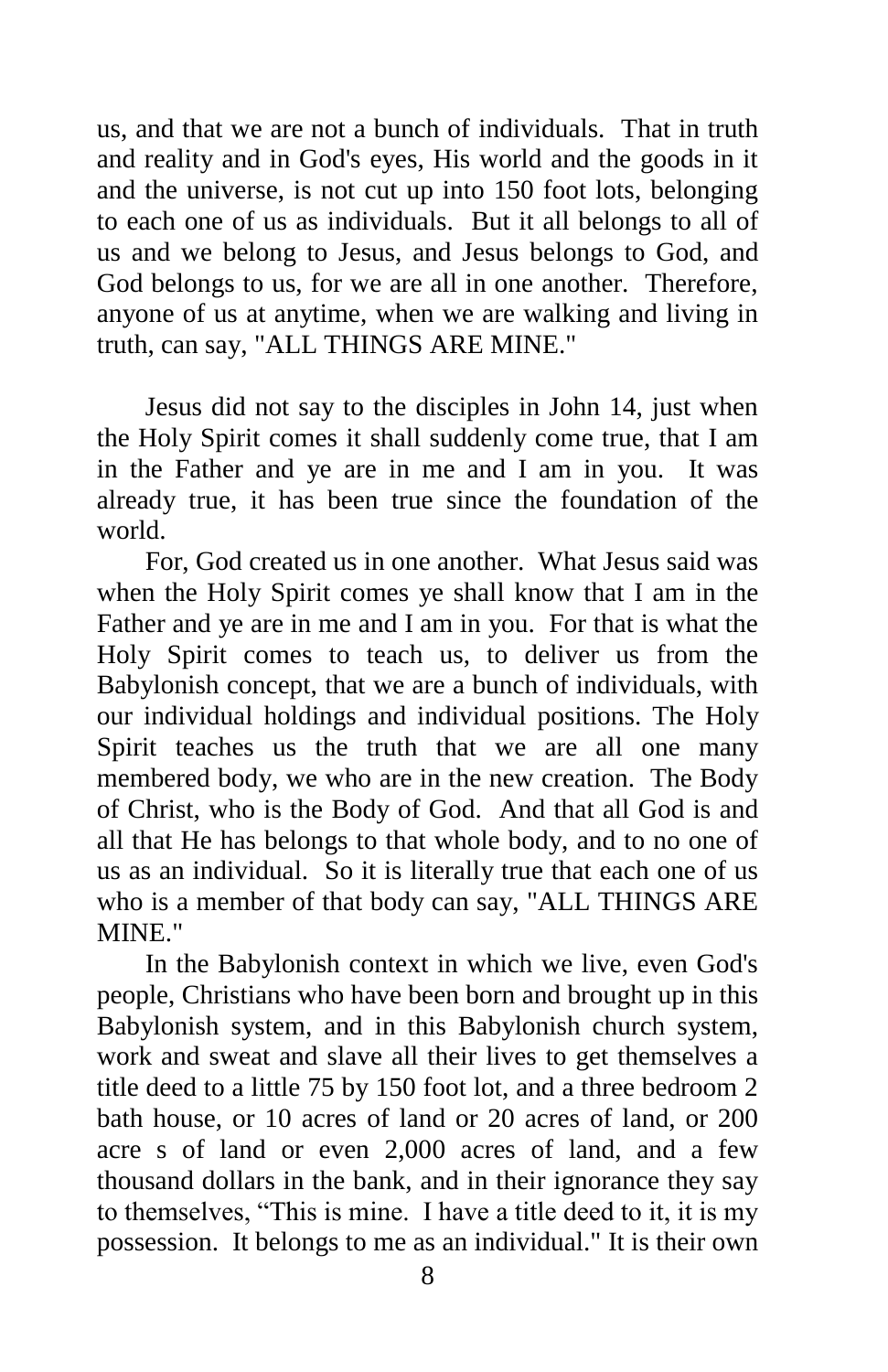little kingdom. They do not realize that they are giving themselves over to a Babylonish context, which separates them from all that God is, and all that God has. Their little paper sack full of possessions and two bit kingdom are peanuts compared to what will belong to those in the Body of Christ, who in bringing in a new age, will take all that they are and all that they have, and give up their individual claim to it, and give it in to the Body of Christ, and into the whole.

So that no man will count anything that he has his own, but all will belong to all, and all will be available for the use of all when it is needed. So, that any member of that body, at any time, can truthfully say, "ALL THINGS ARE MINE."

Recognizing the idea that anything in this creation belongs to anyone of us as an individual, was a Babylonish lie. For no one of us created one tree, or one stone, or one speck of the land, the dirt that men cherish the title to so, but that our God created it all and that therefore, it all belongs to Him. And since Jesus is in Him, as He said, I am in the Father, it all belongs to Jesus. Since we are in Jesus, just as Jesus said, I am in the Father and you are in me and I am in you, therefore, all that God is and all that God has belongs to us, all as one body. No part of it belongs to anyone of us as an individual, but all of it belongs to all of us, as one body. Therefore, any one of us at any given time, could truthfully say, "ALL THINGS ARE MINE."

 It was this beautiful truth that Paul was trying to get over to the Corinthians, when he said all are yours; ye are Christ's; and Christ is God's. The apostrophe s ('s) on the end of yours, Christ's, and God's, in this statement reveals that in the glorious context of the Body of Christ, each one of us who are members of that Body, do not even belong to our selves. But, we and all that we are, belong to the other members. Since this is true to all the other members, they do not belong to themselves, in that body, but they belong to each one of us. In giving up the little bit we have and the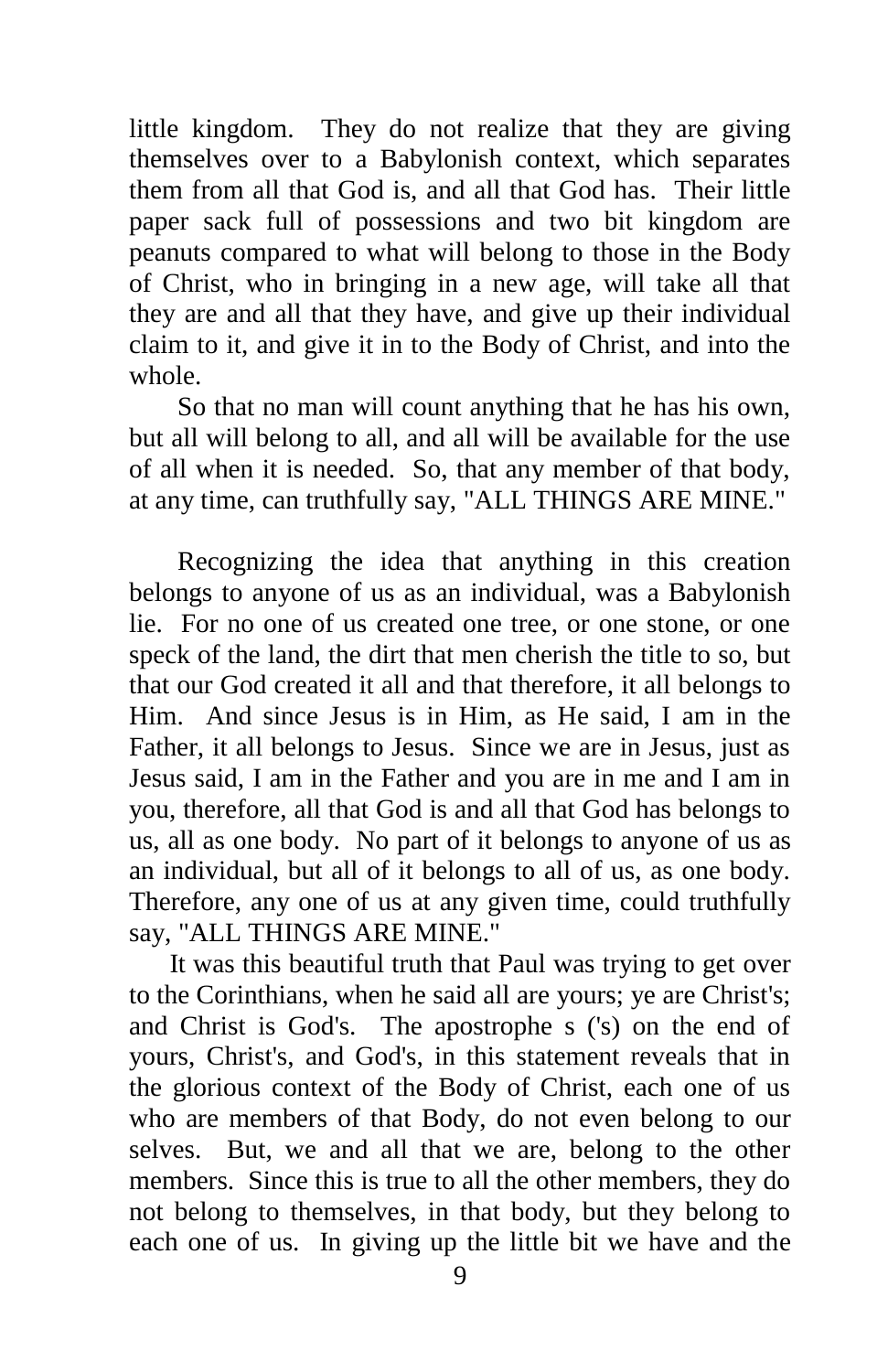little bit we are, as an individual, we gain all that all the other members of the body are, and all that they have.

Therefore, we are fools to go on in the Babylonish context, trying to hang on to our own individual life, trying to hang on to our little 75 by 100 foot lot, and three bedroom two bath house. For, if we try to hang on to it, in the Babylonish context, that is all we will ever have. But, by turning it in to the whole and counting ourselves and it as no longer our own, but belonging to the whole Body of Christ, because all the other members of the Body of Christ, will be doing the same, in giving up the little individual bit that we have, we will gain all that God is, and all that God has, and all that every other member of the Body of Christ is, and all that he has, to be made available for us any time that we have the need. So we will be able to say gloriously, "ALL THINGS ARE MINE".

So in Paul's beautiful statement, all things are yours; and ye are Christ's; and Christ is God's, we discover that in this beautiful context of Christ's body, as soon as we discover that everything belongs to us, by being told all things are yours, we suddenly have to give it all up, not take it unto ourselves individually, yea, lose it all, so to speak. For the next statement says, and ye are Christ's. That apostrophe ('s) on the end of Christ denotes that we, therefore, and all that we are, and all that we have are His full possession. So, we see that as soon as we get everything, we must give it up. We must say to ourselves, even my own life is not my own, but it is the full possession of Christ. And of course, when the Bible says, we are Christ's, in the full possession of Christ, it means the full possession of Christ in His body. Therefore, no one of us belongs to ourselves but we belong to the Body of Christ.

Though the Bible tells us All Things Are Yours, we discover by the spirit of revelation that all that is ours from God, our revelation, our anointing, our goods, our time, our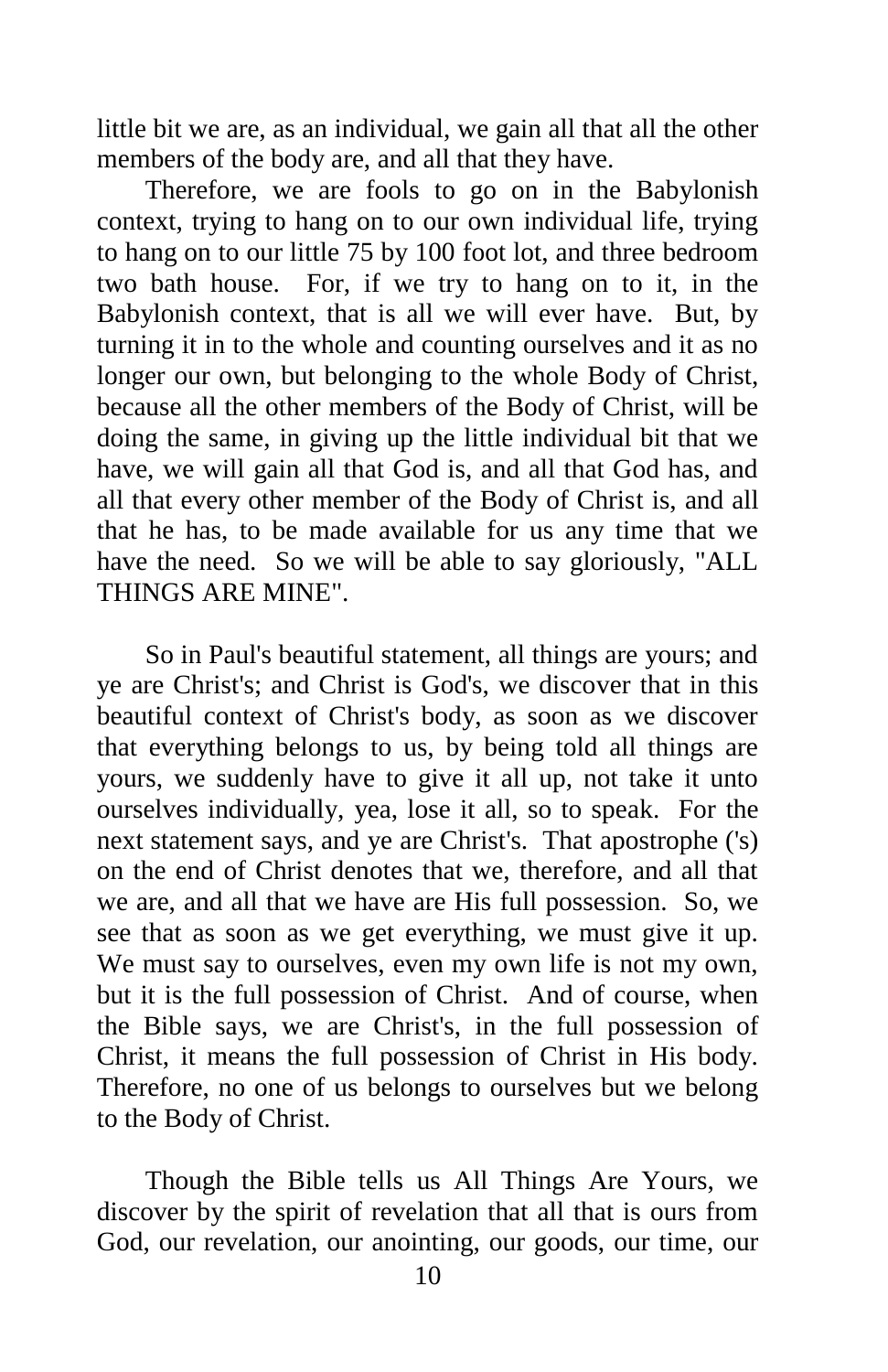gifts, our money, all is not given to us for ourselves. Not even our own being is for us, but it is given to us for the benefit of all the rest of the Body of Christ. This agrees with the words of the Apostle Paul, when he said, the manifestations of the Spirit are given to every man to profit withal. Nothing that is given to us by God, not even our very life itself, was given to us for ourselves, but for the profit of all the rest of the Body of Christ.

Thus, in a context where every member of the Body of Christ, of his own free will, knows that all that God has placed in his hands is not for him, but for the body. Since all the rest of the members of the body have the revelation of giving up the little that is placed in his hands, for the benefit and blessing of the body, he gains the all that is placed in the hands of the rest of the members of the Body of Christ. So that he can truly say, all things are mine.

Therefore, in this beautiful plan of God, as soon as we discover that all things are ours, we immediately discover that we are Christ's. So we have to give them all up. Then in the great progression of God that is revealed here, Christ, as soon as He gets everything, discovers that it is not His. For the Bible goes on to say, and Christ is God's. And so, as soon as Christ gets everything, He discovers that it is not His, for Himself. But we and all that we are, which is His, and He, Himself, is God's. But the Apostle Paul did not do so, because the people were not matured enough to be able to see it, if he had carried this progression on to its end, he would have gone on to say, and God is yours.

I assure you, God would not call us to participate in a cycle which He, Himself, refused to participate in. For God Himself was the instigator of this great plan. For He Himself first came in Jesus, and gave to us all that He was, all that He has, His very life, to redeem us and bring us into the great plan. Then He makes all that He is and all that He has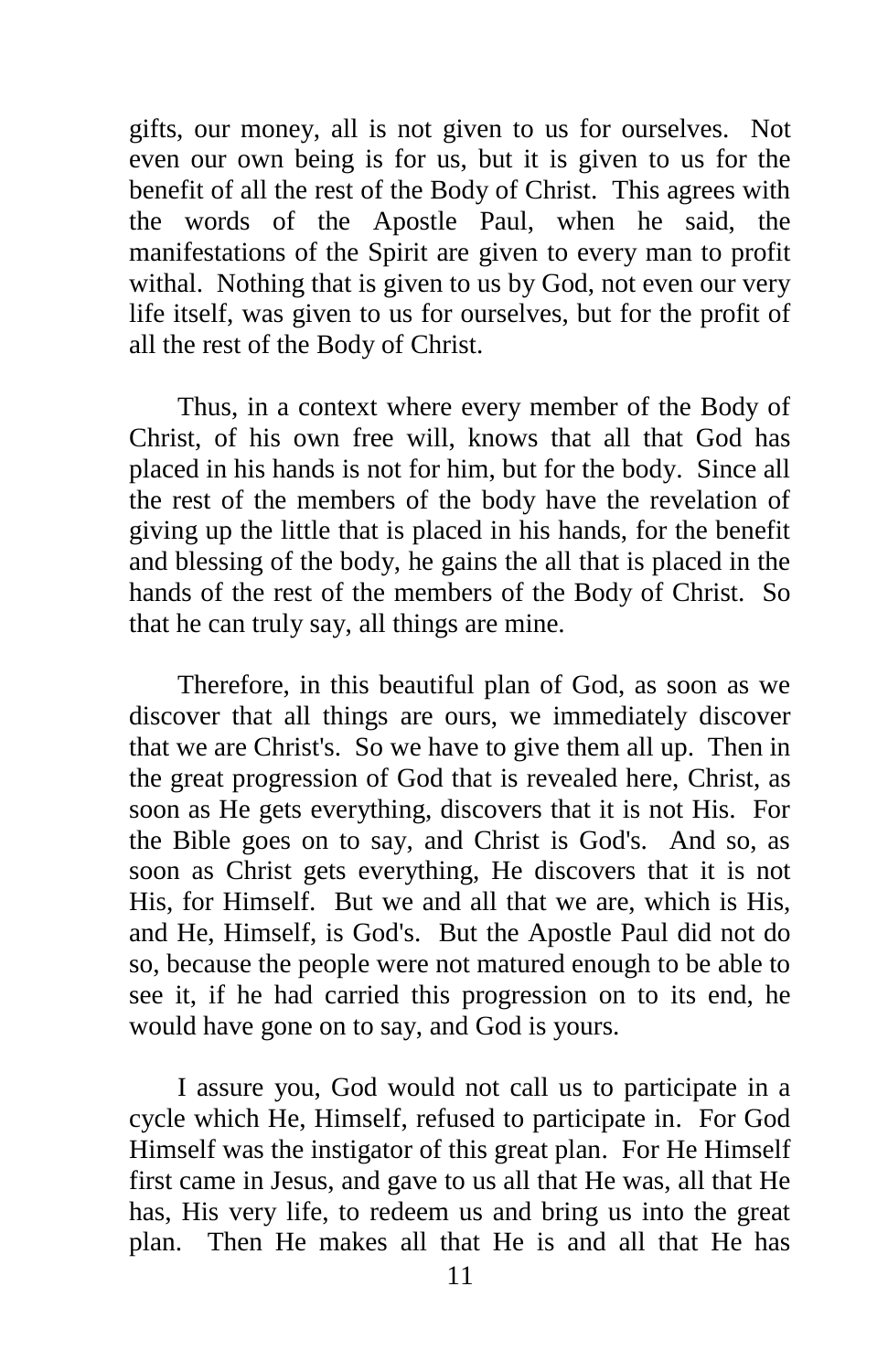available to us. So that we will not take it unto ourselves, but will give that portion which we have unto the Body of Christ, that it might belong to Christ; that Christ might be God's and that God and all that He is, and all that He has might be ours. In giving up all that He had to us, His very life and His fullness to be poured into us, God gained the one thing in this universe that He did not have, us. For you see, though He owned everything in this universe, when He came in Jesus, there was one thing that was yet not His possession, not His, outside of Him, and that was us. We were separated from Him, not surrendered to Him, not willingly giving ourselves to Him. Therefore, we were the one thing that He desired above all the other things that He could not say were His. Therefore, He conceived this great plan of one body, which every member in it, including Himself, gave up his individual claim to what he had, so that all would belong to all. So that every member in it could therefore say that all the other members and all that they were and all that they had did not belong to themselves, but all belongs to all. Therefore, God in putting all that He had into this great context, gained the one thing that He did not have, us. So, that He too, could truly say, "ALL THINGS ARE MINE".

 What a tragedy it is that our world is full of people and Christians, who are straining and striving their very life away trying to gather together for themselves, a little portion of this world's goods, money, houses, lands or what have you. So that in the Babylonish context, they can take their title deed to it and say this is mine. They do not realize, that no matter how much they gathered or gained a title deed to, it is but a pittance and a paupers portion to what could be theirs, and what will belong to each one who turns from this Babylonish context, and puts all that he is and all that he had into the beautiful, mysterious context of the Body of Christ. Where in a new age, all will belong to all. God will have purged the earth of all who cling to the Babylonish context. So that all who are here, each one can say "ALL THINGS ARE MINE".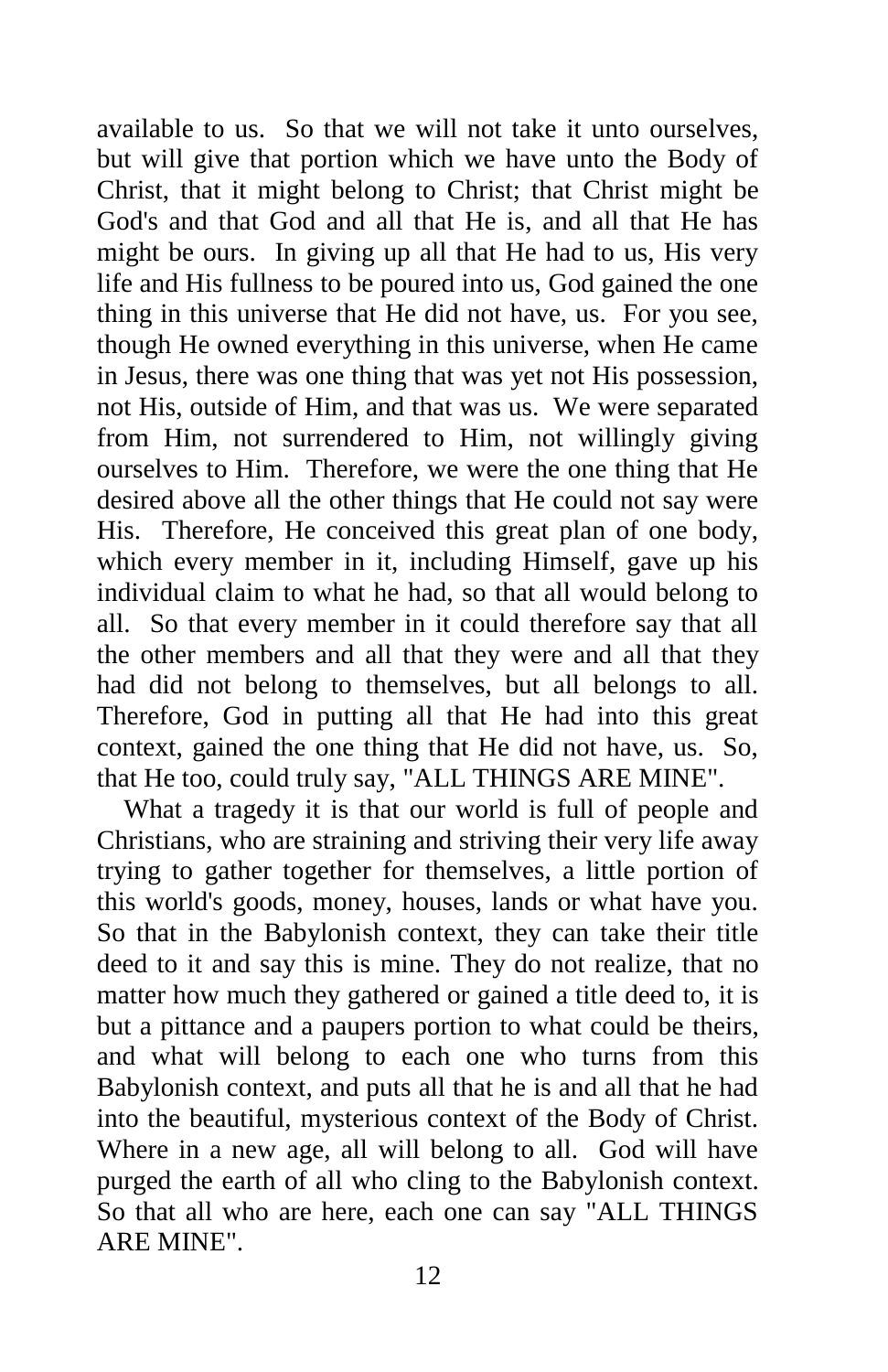The Corinthians themselves, to whom Paul was writing, were such spiritual babes, and so limited in their understanding of the real purpose for Christ's coming and of God's plan**,** that they have foolishly imagined that God would pour all that He is and all that He has, and all of His power, and all of His truth into one individual. Therefore, they had divided themselves into groups. One of them had imagined that Apollos had it all. They said, we are going to be followers of Apollos, we want what Apollos has. Another imagined that Cephas had it all. They said, we will follow Cephas, we want what Cephas has. Another imagined that Paul had it all. They said, we will follow Paul, we want what Paul has. Paul, who saw the beauty of the whole master plan of God, said to them, why do you glory in men, as if a man has it all. What he was really saying is that it is foolish to glory in men, because God will never pour His fullness and His all into one individual. But, only when there has come forth a corporate body, where in every member in it no longer takes that which God gives him unto himself. But willingly gives it into the whole, so that all belongs to all. Into that corporate body will God pour His fullness. and every member in that body will be able to say, "ALL THINGS ARE MINE".

Therefore, the Apostle Paul sought to get this over to the Corinthians saying, don't you know that Paul or Cephas or Apollos doesn't have anymore than anyone of you. For, all things are yours, and ye are Christ's, and Christ is God's. Since in the context of that body, that which every member has is not his own, or for his own benefit or profit, but for the benefit and profit of the other members of the body.

What Paul was really saying to them was, why in the world should you want what Paul's got, when you have Paul for ever. All that Paul is and all that he has will be available to you forever when you need it. Why in the world should you want what Apollos has, when you forever have Apollos.